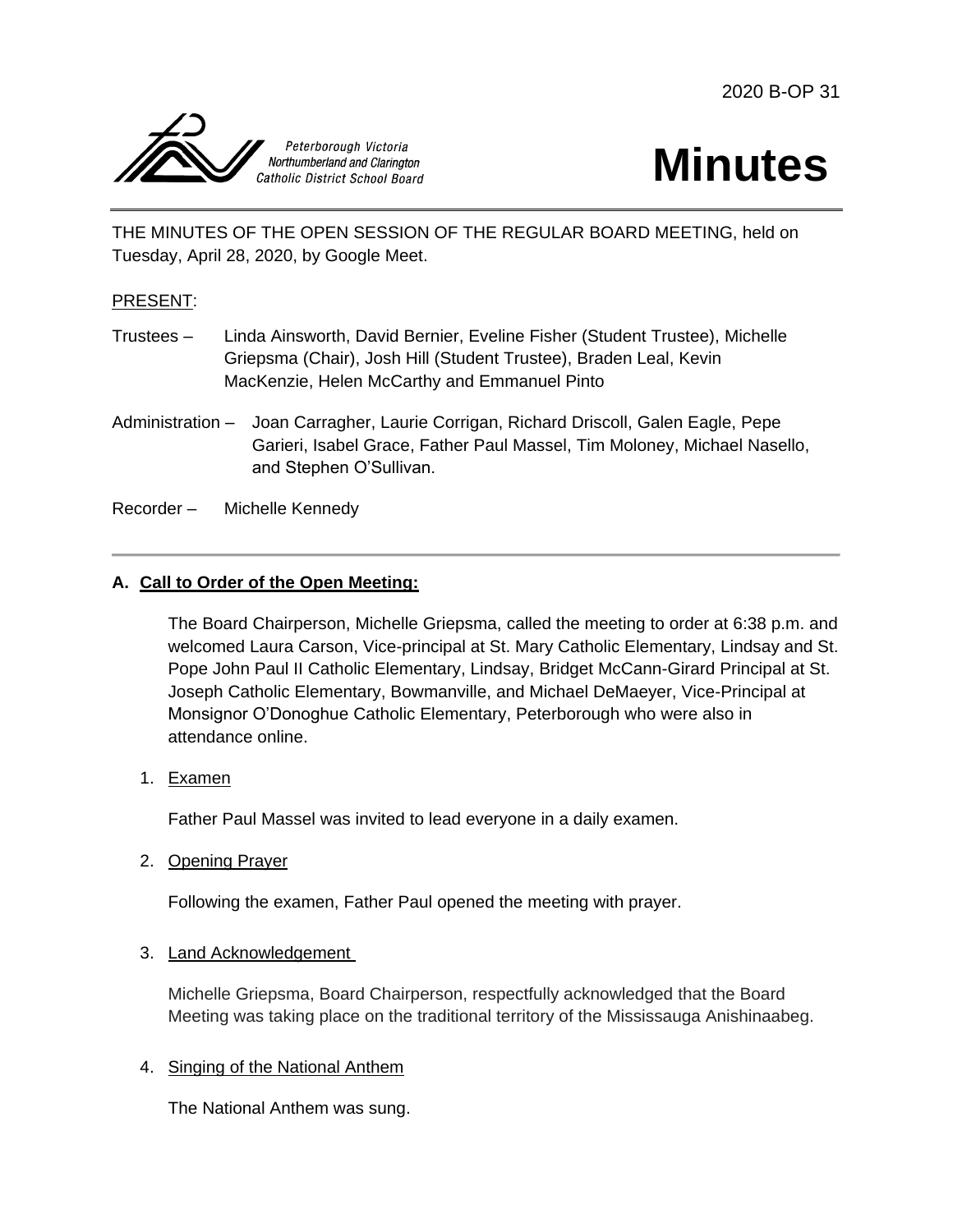# 5. Approval of the Agenda

MOTION: Moved by Linda Ainsworth, seconded by David Bernier

that the Agenda be approved.

Carried.

## 6. Declarations of Conflicts of Interest

There were no declarations of conflicts of interest.

## 7. Approval of the Minutes.

MOTION: Moved by Emmanuel Pinto, seconded by David Bernier

that the minutes of the March 31, 2020 Regular Meeting be approved.

Carried.

## 8. Business Arising Out of the Minutes.

There was no business arising out of the minutes.

# **B. Reports from the Office of the Director and Student Trustees:**

1. Report from the Director of Education, Michael Nasello.

Michael Nasello gave the Director's Report, including the following highlights:

- We pray and remember our students who may have difficulty in coping and are struggling to maintain a sense of hope; perhaps from homes where there are many challenges in these times.
- We offer our congratulations to Gerard Winn, Principal of Special Education who has been appointed as Superintendent at Durham Catholic District School Board.
- Stephen Lecce, Minister of Education confirmed the extension of the school closure to May 31 and directed the conversion of exam days and remaining professional activity days to instructional days.
- A multi-disciplinary team has been established at the provincial level to begin to plan what re-entry to schools will look like.
- The PVNC Learn@Home program continues and 2,500 electronic devices have now been distributed and administration is supporting staff on a daily basis on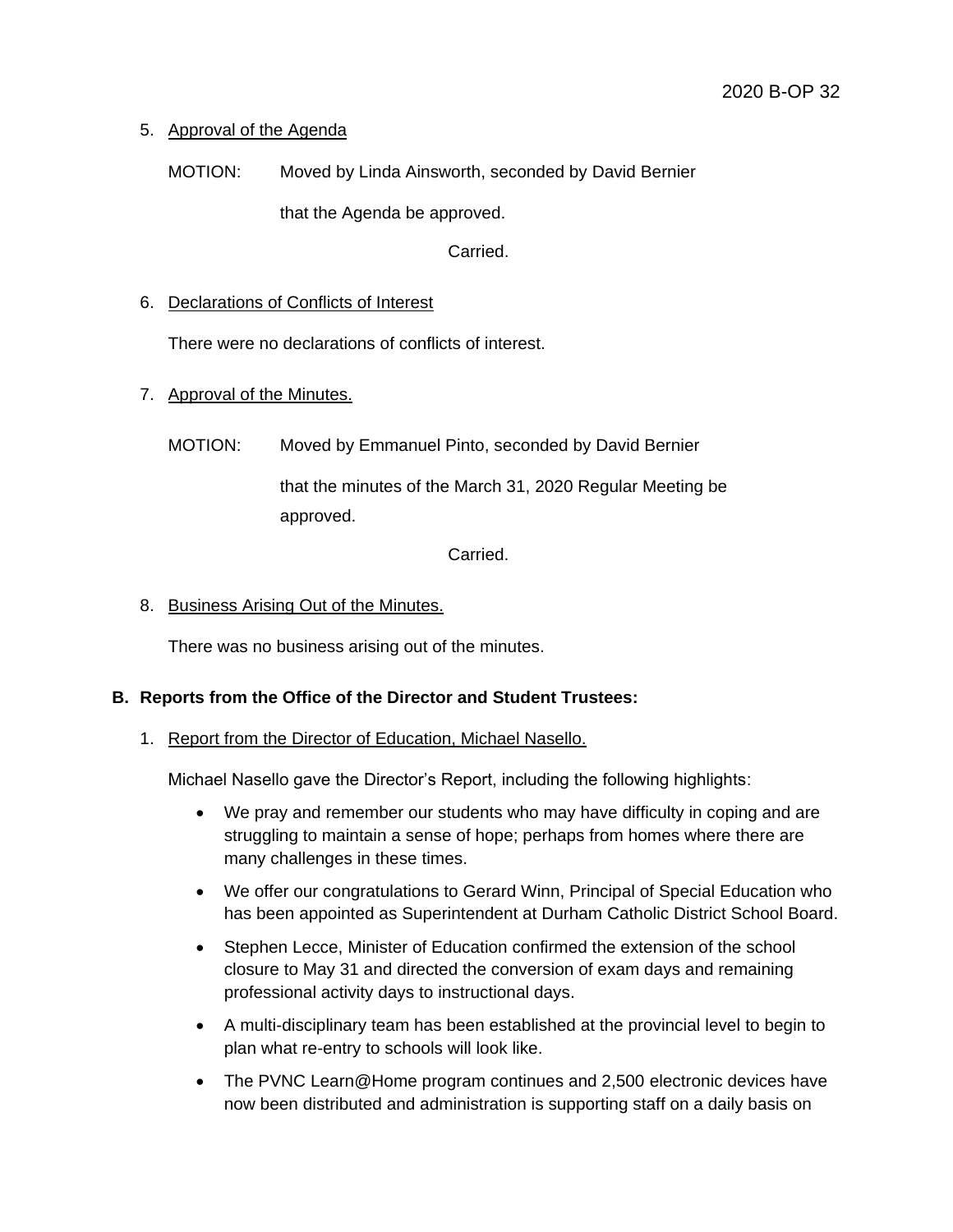their delivery of the program through the Google Suite of tools.

- The Student Council Liaison Committee met today and heard helpful comments about the student experience and appreciation is given for their candor and support in this ongoing learning process.
- Catholic Education Week begins on May  $3<sup>rd</sup>$  with the theme "Igniting Hope". His excellency, Bishop Daniel Miehm will broadcast a special Mass on Thursday, May  $7<sup>th</sup>$ . A link to view this online will be shared with the system.
- Funds have been authorized for distribution to local food banks in all regions of the board for the month of May. This is the amount of funds that would have normally supported the breakfast programs board-wide.
- A project to manufacture face shields that are used as personal protective equipment using technology department equipment from St. Mary Catholic Secondary School and St. Stephen Catholic Secondary School is underway. Thanks to the teachers, Joel Kightley and Joe Button, Superintendent Tim Moloney and Manager of Purchasing and Planning Kevin Hickey who are involved in this service to the community.

Following his presentation, Michael Nasello invited questions from the trustees.

#### 2. Report from the Student Trustees, Eveline Fisher and Josh Hill.

Student Trustees Eveline Fisher and Josh Hill gave the Student Trustee report:

- The COVID-19 pandemic and resulting school closures have presented challenges which are being faced by students and school staff members alike. We keep in our prayers everyone affected by COVID-19.
- Our teachers are challenged to keep students engaged. At the Student Council Liaison Committee meeting they took the opportunity to talk about the student experience with the Learn at Home program. There were both positive experiences and some student concerns.
- Overall, the students felt that teachers were executing and working to continue learning. Teachers are covering as much course information as best they can under the circumstances and are ensuring that they are covering the overall foundational course material.
- Many teachers have made efforts to connect with students which has been appreciated by the students. They have reached out through messages in Google Classroom, Google Meet, and recorded videos.
- Everyone, both teachers and students are missing the connection and face to face time that is normally experienced in the classroom.
- It was noted that the practice of posting work in Google Classroom for the entire week and not each day was helpful to ease the stress of students. Many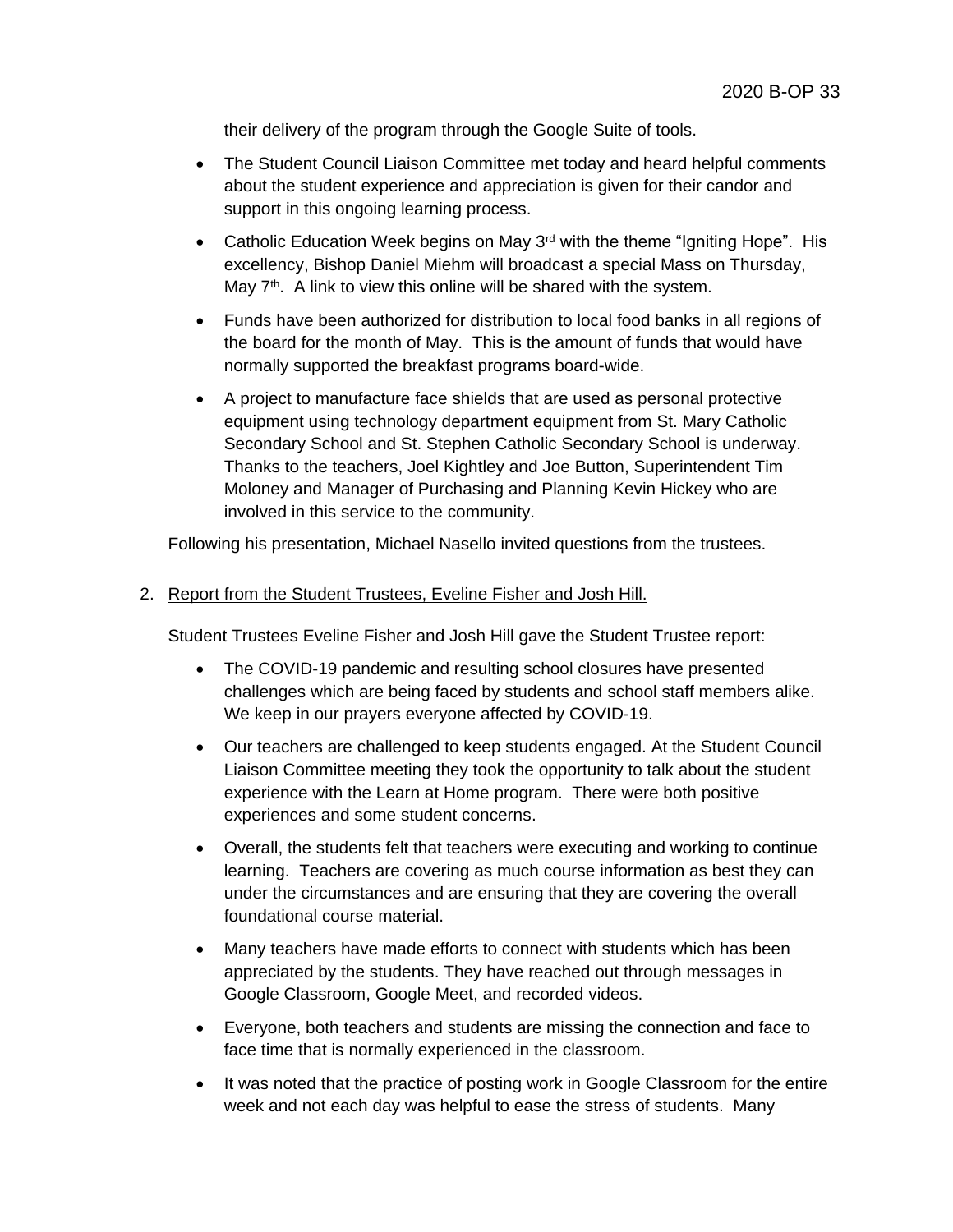students don't have time each day to check in on all courses.

- Students are appreciative that all learning styles are being accommodated. This has been accomplished by teachers providing the lessons in different forms and styles. Overall, there are great things happening.
- The pandemic has created a situation of uncharted territory for all students and teachers. While some teachers are adept with technology, some staff members are just learning to use Google Classroom.
- There is such a diversity of homes and situations and each has different concerns. In some situations, teachers have been empathetic and student situations are being understood.
- There are some students that are not feeling supported. Some students who are required to keep their jobs have been disadvantaged. For example, students working in grocery stores have been working more than part-time hours. It was noted that some teachers allotted work that was beyond the recommended number of hours of work to be assigned, making it difficult to keep up with expectations. In some situations, where parents are unemployed due to the pandemic, students are working to assist their family.

Following their presentation, Eveline Fisher and Josh Hill answered questions from the Trustees. The students were thanked for bringing forward the information gathered from their peers and for successfully articulating the needs of the students. The student trustees expressed their gratitude to the teachers for 'stepping outside the box' and bringing the Learn@Home program to the students.

#### 3. Report from the Manager of Communications, Galen Eagle.

Galen Eagle, Manager of Communications shared and highlighted good news stories as PVNC learns from home:

- The annual Catholic Student Leadership Awards ceremony which is usually hosted each year during Catholic Education Week and enjoyed by the recipients and their families, will not be able to take place this year but this year's 36 award winners will still be honoured as the board is extremely proud of these individuals. A virtual award ceremony is being created with photos of the recipients, introductions and messages of congratulations being recorded. The ceremony will be shared online starting at 5:00 p.m. on the board Twitter account.
- A partnership of the technology departments at St. Mary Catholic Secondary and St. Stephen Catholic Secondary has formed to manufacture clear face shields that are used as personal protective equipment by medical workers. Teachers Joe Button and Joel Kightley, and principals James Brake and Trevor Poechman have coordinated with other board staff to get the raw materials and access to laser cutters in the schools to produce face shields that will be delivered to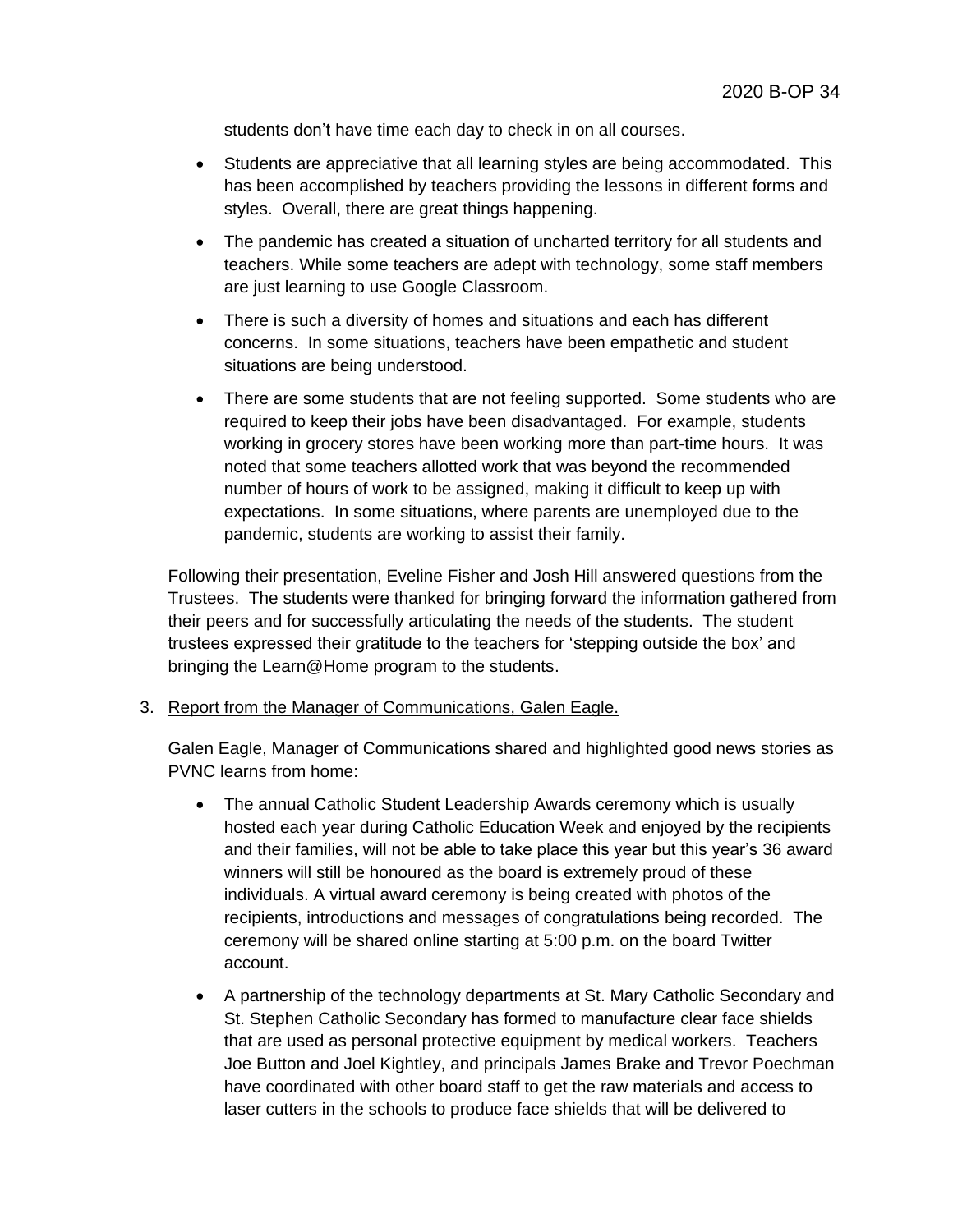hospitals, long term care facilities and hospices.

 Some examples of successful and creative learning activities were shared including St. Peter CSS art students' famous painting recreations at home using materials at hand, a compilation of art and sculpture to illustrate the Stations of the Cross at St. Mary CES, Grafton, a Talk Show at St. Joseph CES, Bowmanville where the principal facilitated a question and answer period with students and the Mayor of Clarington, and a report on a weekly contest put on by a teacher from St. Patrick for his class where the weekly winner gets a pizza delivered to his house.

Following his presentation, Galen Eagle answered questions from the trustees.

# **C. Presentations:**

## 1. Environmental Initiative in PVNC Facilities.

Isabel Grace, Superintendent of Business and Finance and Richard Driscoll, Facility Services Manager presented a slide show presentation to inform the Board of environmental initiatives that have been undertaken in various facilities throughout the board.

Some of the initiatives implemented have enabled efficiencies in order to keep costs relatively constant in the face of rising utility pricing. Data analysis has helped to determine productive placement of capital dollars to make buildings more efficient.

Examples of projects that demonstrated the Board's commitment to prioritizing environmentally conscious options included roofing that was recyclable at the end of its life-span, automated boiler and temperature controls in schools and automated cleaning dispensers that reduce plastic waste.

Following the presentation, the Trustees were invited to ask questions. It was suggested that this information would be valuable to the Student Liaison Committee. The Student Trustees agreed and the opportunity for a presentation to the SCLC will be explored.

# 2. PVNC Learn@Home Program.

The Director of Education, Michael Nasello and Superintendents Laurie Corrigan, Pepe Garieri and Stephen O'Sullivan gave a presentation which detailed and explained the steps that were taken to create, implement and execute the Learn@Home program for PVNC staff and students.

The creation of the program involved a committee that worked on the contents of the framework document that was shared with the teaching staff. This document integrated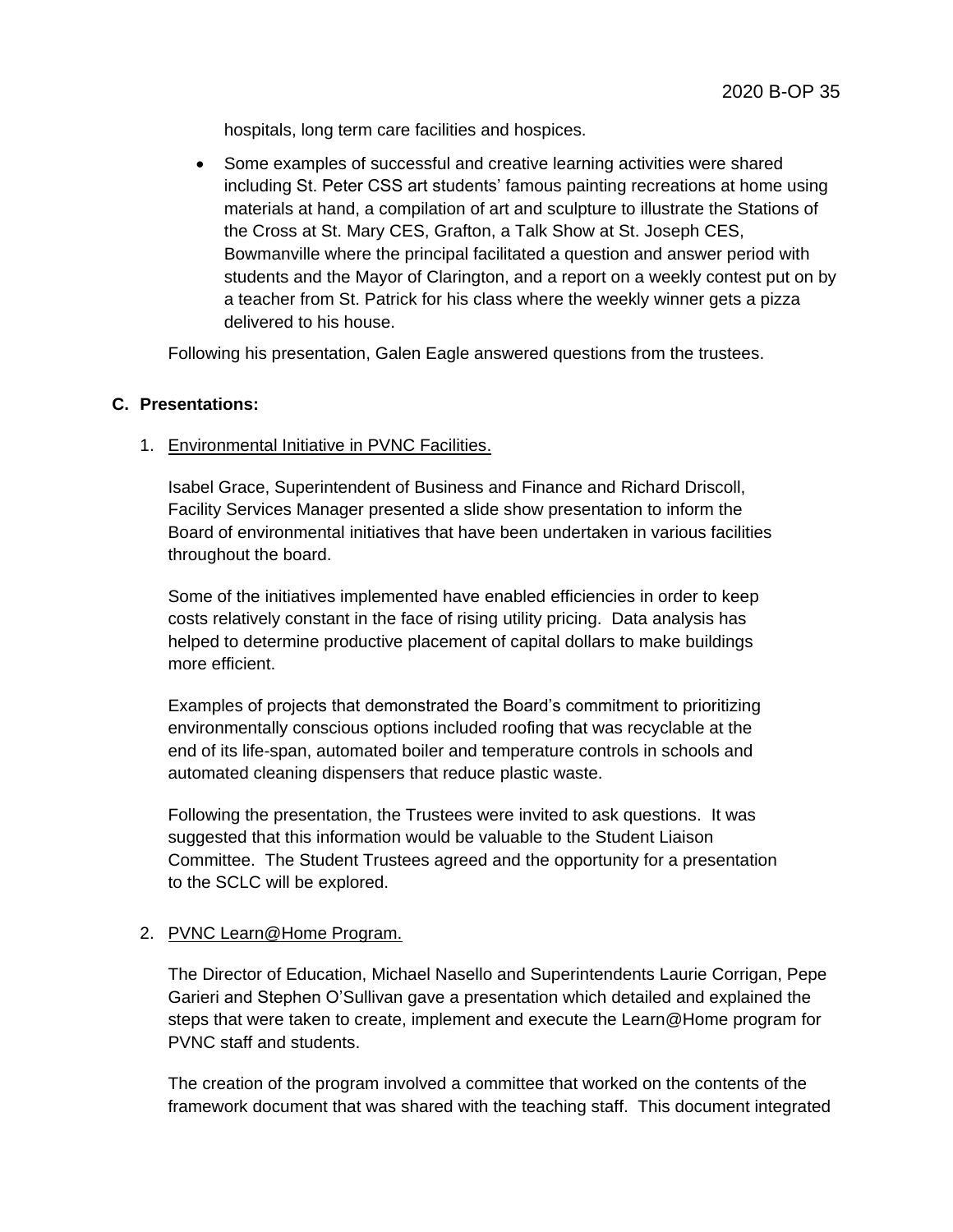special education elements and serves as a guide for the teachers in their daily work to deliver instruction from a distance.

The work of the Information Technology department has been integral from the distribution of devices to students and staff, to the sharing of knowledge in training support of the Google Suite (Google Classroom and Google Meet), and the technological support of staff and parents.

Lists of learning resources were compiled and sample Google Classrooms were established by Learning Consultants to model and give inspiration to teachers at each grade level. It was noted that social presence remains an important aspect of the program. Schools are making every effort to make contact with every family.

The Senior Administration Team has increased the number of meetings with principals to teleconferences to twice per week to keep up with communications, information being delivered from the Ministry of Education and sharing of promising practices. An electronic platform was established for principals to share their questions and answers.

At the conclusion of the presentation, the group answered questions from the Trustees.

## **D. Programs and Services:**

#### **E. Business, Finance and Governance:**

#### 1. Education Development Charges By-Law Update.

Isabel Grace, Superintendent of Business and Finance gave an update on the Education Development Charges By-Law process. It was reported that the joint public consultation meeting with the Kawartha Pine Ridge District School Board that was scheduled for May 5, 2020 has been cancelled and the Municipality of Clarington has been advised that the process has been delayed, resulting in the processing of education development charges to continue at current rates. It is expected that the by-law will now be approved by October 1, 2020. When the new dates for the meetings are established they will be shared publicly and communicated to the Trustees.

#### 2. Ontario Catholic School Trustees' Association (OCSTA) Open Session Report.

Board Chairperson Michelle Griepsma reported that the OCSTA is going ahead with a virtual Annual General Meeting that will take place on June 27, 2020. The deadline for submission of resolutions was extended to May 1<sup>st</sup> and trustees will discuss resolutions at the next Committee-of-the-Whole meeting.

Michelle Griepsma extended thanks to Laurie Corrigan, Superintendent of Special Education for her assistance to provide information to OCSTA for the Ontario Human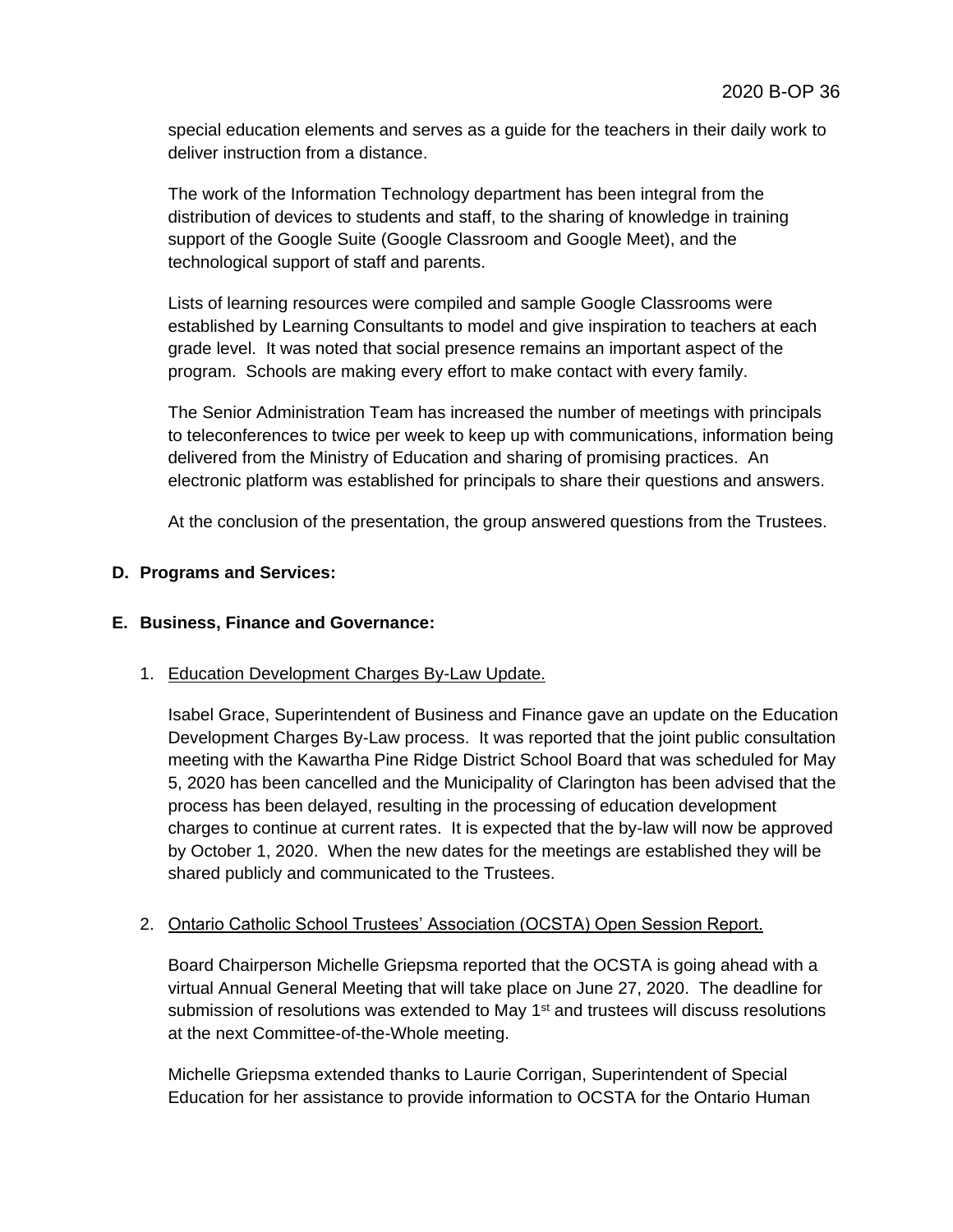Rights Commission Inquiry: 'Right to Read'.

3. STSCO Governance Committee, Open Session Report.

Board Chairperson Michelle Griepsma noted that the minutes for the STSCO Governance Committee, Open Session were shared with Trustees and also gave the following highlights:

- Expenses are expected to exceed budget by 2.5 percent, due to unanticipated settlements and additional routes established after the beginning of the school year.
- Proposed changes in bell times for St. Catherine Catholic Elementary School, Peterborough and St. Joseph Catholic Elementary School, Bowmanville, will proceed at this time. STSCO will seek further consultation in the fall.
- Some walk zone adjustments will be made and letters will go out in May to advise affected students at Immaculate Conception Catholic Elementary School, Peterborough and St. Anne Catholic Elementary School, Peterborough.
- Proposed walk zone changes for St. Paul, Lakefield were deferred and will be further reviewed in 2020-2021.
- **F. Human Resources:**
- **G. Policy Development:**
- **H. Old Business:**
- **I. New Business:**
- **J. Bring Forward:**
- **K. Information Items:**
	- 1. Chairperson's Report

Board Chairperson Michelle Griepsma, on behalf of all of the trustees, expressed gratitude for all of the work being done and the impressive way that the Senior team and Managers are leading everyone through the school closure and resulting Learn@Home program. She stated that the crisis has had unprecedented impact on the daily operations of our Board but there has been little or no reduction in the meetings and conduct of business which speaks to the infrastructure work and efforts to keep everyone informed.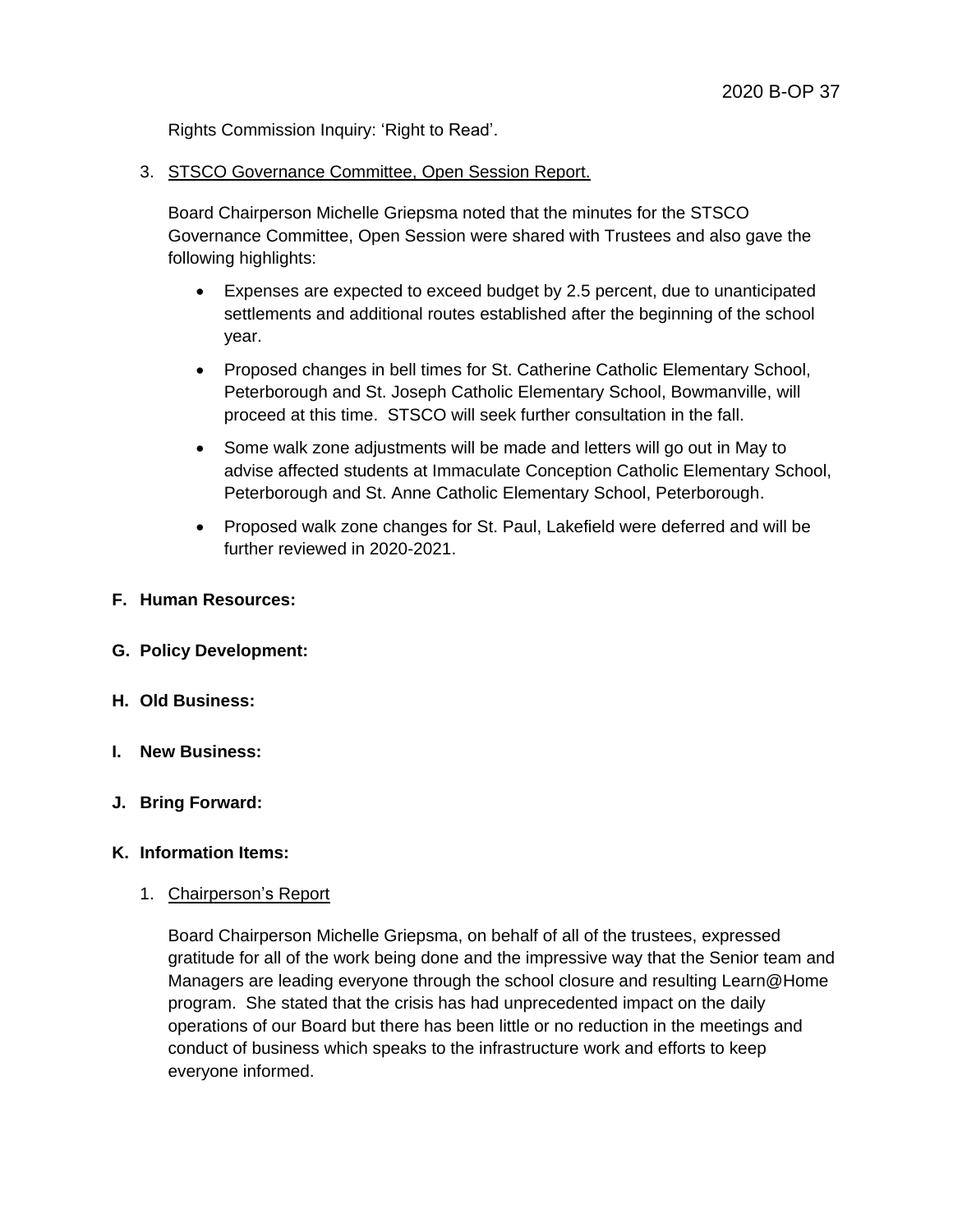Michelle Griepsma also reported that she recently participated in a free webinar offered by Govern for Impact, entitled, "Board of Directors Leadership in Times of Crisis". She will be sharing a slide deck and recording of the webinar with the trustees for their information and review.

# 2. Committees Chairpersons' Reports

a. French as a Second Language Advisory Committee, April 15, 2020.

Trustee Helen McCarthy reported that French Immersion students are disappointed that the DELF exam process is cancelled this year. It was clarified that the cancellation was not initiated by our board, but was cancelled provincially and since that time, the organization from which the exam originates in France has cancelled the process world-wide this year.

b. Special Education Advisory Committee, April 16, 2020.

Trustee Helen McCarthy gave an anecdotal story about a student's experience with the virtual classroom and its expressed importance.

c. Catholic Parent Engagement Committee, April 20, 2020.

Trustee Linda Ainsworth reported on her attendance at the Catholic Parent Engagement Committee meeting and was encouraged by the number of parents who chose to attend the virtual meeting.

# **L. Future Meetings and Events:**

- 1. Board Meeting
	- a. Board Meeting Open Session, May 26, 2020, 6:30 p.m. (In-camera Session, 6:00 p.m.) – to be held by teleconference
- 2. Board Standing Committee Meetings: (Listed in chronological order.)
	- a. Chairperson's Committee, May 11, 2020, 4:30 p.m. to be held by teleconference
	- b. Committee-of-the-Whole, May 11, 2020, 6:30 p.m. to be held by teleconference
	- c. Policy Development Committee, May 13, 2020, 6:30 p.m.
- 3. Other Committee Meetings: (Listed in chronological order.):
	- a. Faith and Equity Advisory Committee Meeting, April 30, 2020, 6:30 p.m. – to be held by teleconference
	- b. Accessibility for All Committee, May 7, 2020, 1:15 p.m.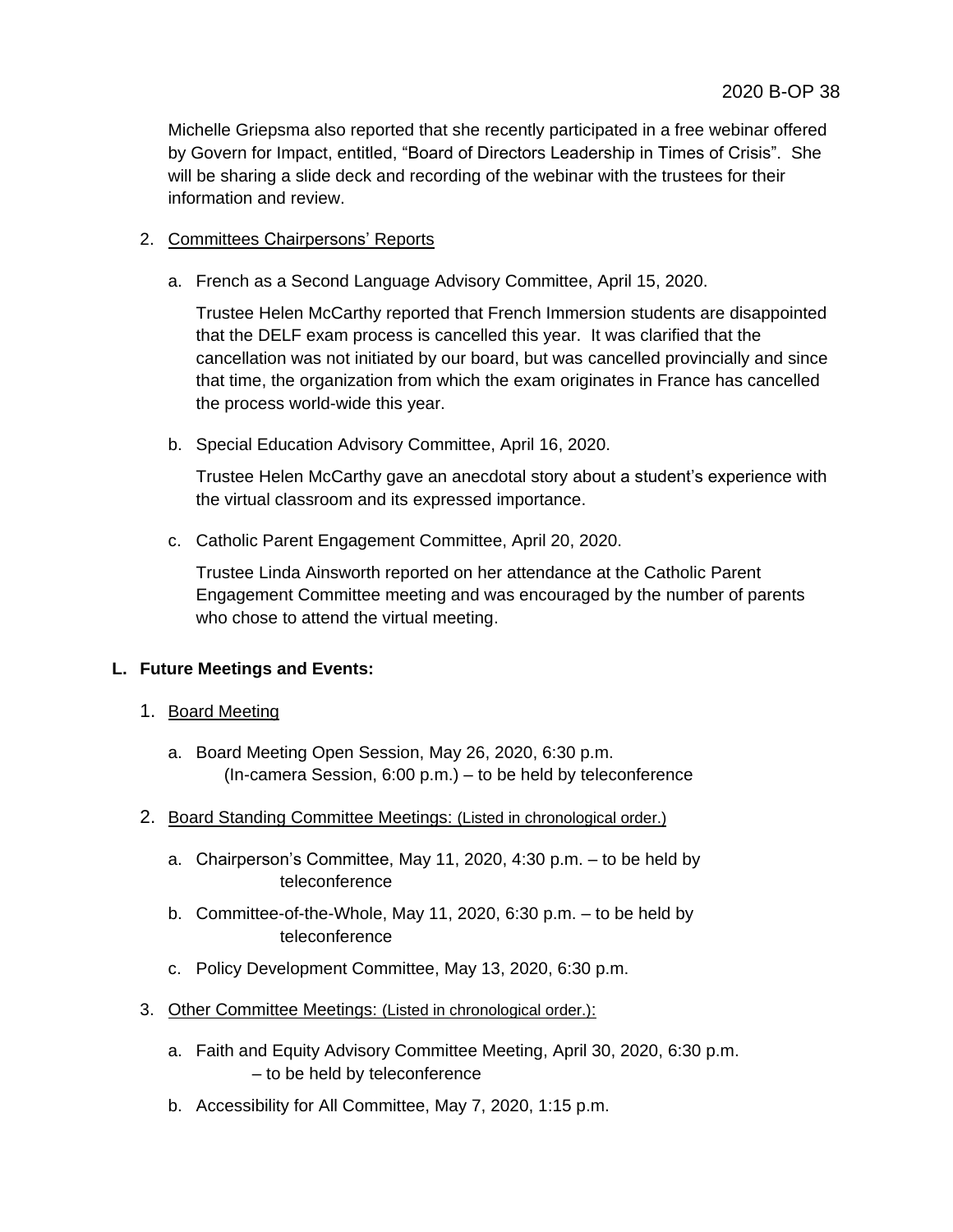- to be held by teleconference
- c. Special Education Advisory Committee, May 21, 2020, 6:30 p.m. – to be held by teleconference
- d. Student Council Liaison Committee, May 26, 2020, 4:15 p.m. – to be held by teleconference
- e. Catholic Parent Engagement Committee Meeting, June 1, 2020, 6:30 p.m. – to be held by teleconference
- f. First Nation, Métis and Inuit Advisory Committee, June 2, 2020, 6:30 p.m.
- g. STSCO Governance Committee Meeting, June 10, 2020, 3:00 p.m.
- h. Supervised Alternative Learning Committee Meeting, TBA.
- i. Audit Committee Meeting, TBA. Have a meeting with the regional internal auditors. Towards the end of May – dates will be shared.

#### 4. Board Events:

- a. OCSTA 2019-2020 AGM, June 27, 2020 to be held virtually.
- b. Catholic Education Week, May 3-9, 2020. Virtual Events
- c. Catholic Student Leadership Awards Announcements (Twitter Campaign), May 6, 2020.
- d. CPEC Parent Engagement Event, Craig Kielburger, "The World Needs Your Kid: How to Raise Children Who Care and Contribute", Holy Trinity Catholic Secondary School, May 19, 2021, 6:30 p.m.

### **M. Conclusion:**

- 1. Report from the In-camera Meeting
	- MOTION: Moved by David Bernier, seconded by Emmanuel Pinto

that the Board approve the actions and the discussions arising from the April 28, 2020, regular in-camera session, as follows:

- A. Call to Order: The in-camera meeting was called to order at 6:02 p.m.
	- 1. Opening Prayer
	- 2. Motion for the Approval of agenda.
	- 3. No declarations of Conflict of Interest
	- 4. Motion for the approval of the minutes from the March 31, 2020 Regular In-camera meeting as corrected.
- D. Business, Finance and Governance: